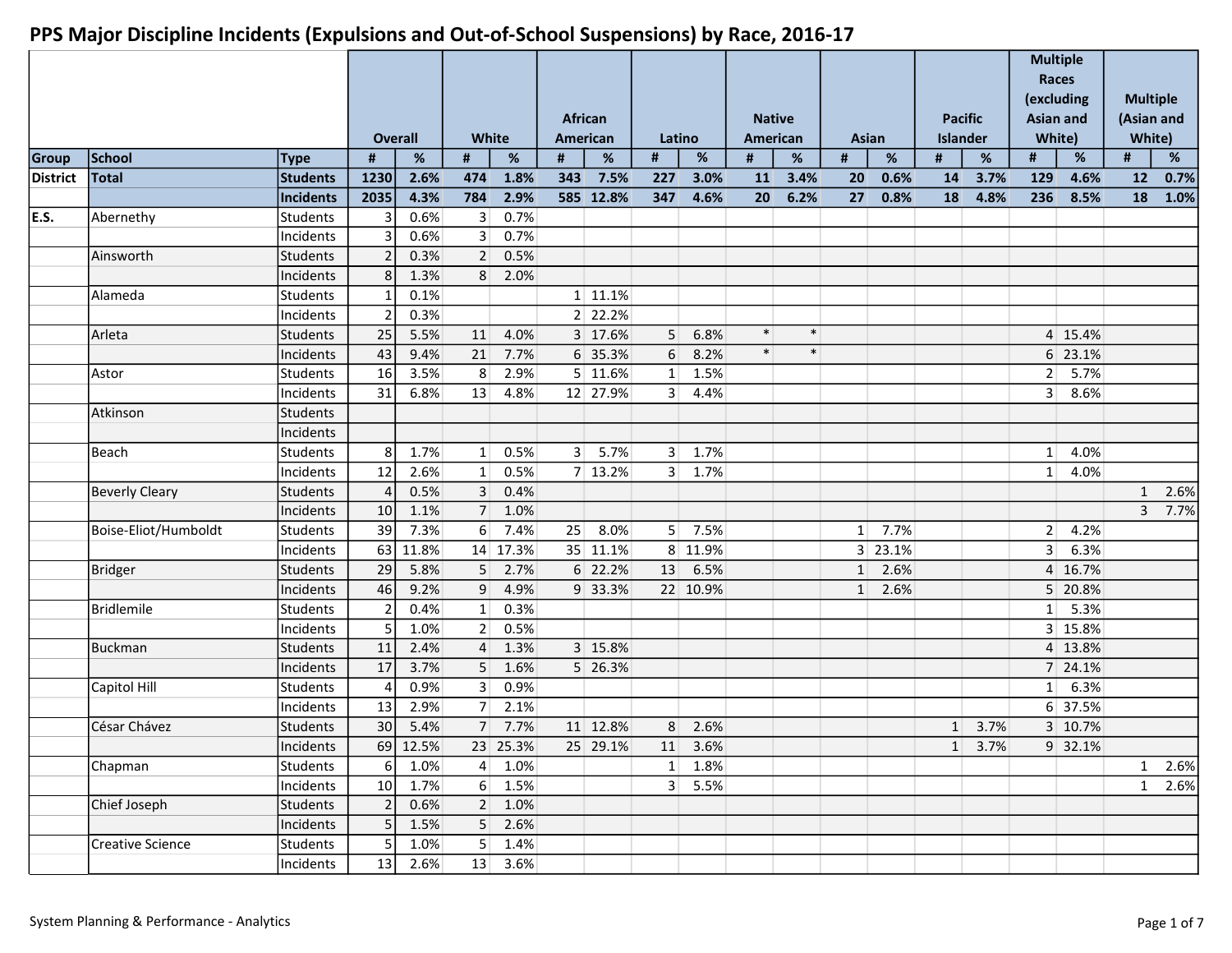|       |                      |           |                | <b>Overall</b> |                 | <b>White</b>        |                 | <b>African</b><br>American |                 | Latino          |        | <b>Native</b><br>American | Asian          |                 |          | <b>Pacific</b><br>Islander |                | <b>Multiple</b><br>Races<br>(excluding<br><b>Asian and</b><br>White) |      | <b>Multiple</b><br>(Asian and<br>White) |
|-------|----------------------|-----------|----------------|----------------|-----------------|---------------------|-----------------|----------------------------|-----------------|-----------------|--------|---------------------------|----------------|-----------------|----------|----------------------------|----------------|----------------------------------------------------------------------|------|-----------------------------------------|
| Group | School               | Type      | #              | $\%$           | #               | $\%$                | #               | $\%$                       | $\#$            | $\%$            | $\#$   | $\%$                      | #              | $\%$            | #        | $\%$                       | #              | $\%$                                                                 | $\#$ | $\%$                                    |
| E.S.  | Creston              | Students  | 15             | 4.2%           | 5 <sup>1</sup>  | 2.6%                |                 | 3 21.4%                    | 3 <sup>1</sup>  | 3.9%            |        |                           |                |                 |          |                            |                | 4 15.4%                                                              |      |                                         |
|       |                      | Incidents | 25             | 7.0%           | 8 <sup>1</sup>  | 4.1%                |                 | 6 42.9%                    | $\overline{4}$  | 5.3%            |        |                           |                |                 |          |                            |                | 7 26.9%                                                              |      |                                         |
|       | Duniway              | Students  | $\overline{2}$ | 0.4%           | 1               | 0.2%                |                 |                            | $1\vert$        | 4.5%            |        |                           |                |                 |          |                            |                |                                                                      |      |                                         |
|       |                      | Incidents |                | 0.8%           | 1               | 0.2%                |                 |                            |                 | 3 13.6%         |        |                           |                |                 |          |                            |                |                                                                      |      |                                         |
|       | Faubion              | Students  | 12             | 2.3%           | 5 <sup>1</sup>  | 3.5%                | $\vert 4 \vert$ | 2.8%                       | 1               | 0.6%            |        |                           |                |                 |          |                            | 2 <sup>1</sup> | 4.3%                                                                 |      |                                         |
|       |                      | Incidents | 14             | 2.6%           | 7 <sup>1</sup>  | 4.9%                | $\vert 4 \vert$ | 2.8%                       | $1\vert$        | 0.6%            |        |                           |                |                 |          |                            | 2 <sup>2</sup> | 4.3%                                                                 |      |                                         |
|       | <b>Forest Park</b>   | Students  |                | 0.2%           |                 |                     |                 |                            |                 |                 |        |                           |                | $1 \ 1.0\%$     |          |                            |                |                                                                      |      |                                         |
|       |                      | Incidents |                | 0.2%           |                 |                     |                 |                            |                 |                 |        |                           |                | $1 \mid 1.0\%$  |          |                            |                |                                                                      |      |                                         |
|       | Glencoe              | Students  | 3              | 0.6%           | 2               | 0.6%                |                 |                            |                 |                 |        |                           |                |                 |          |                            | 1              | 3.2%                                                                 |      |                                         |
|       |                      | Incidents | 3              | 0.6%           | 2               | 0.6%                |                 |                            |                 |                 |        |                           |                |                 |          |                            |                | $1 \quad 3.2\%$                                                      |      |                                         |
|       | Grout                | Students  | 6              | 1.6%           | 3 <sup>1</sup>  | 1.4%                | 2               | 3.8%                       |                 |                 | $\ast$ | $\ast$                    |                |                 |          |                            |                |                                                                      |      |                                         |
|       |                      | Incidents | 6              | 1.6%           | 3 <sup>1</sup>  | 1.4%                | 2               | 3.8%                       |                 |                 | $\ast$ | $\ast$                    |                |                 |          |                            |                |                                                                      |      |                                         |
|       | <b>Harrison Park</b> | Students  | 30             | 4.4%           | 8 <sup>1</sup>  | 5.1%                |                 | 13 8.8%                    | $\vert$ 4       | 3.4%            |        |                           |                | $2 \quad 1.1\%$ | $1\vert$ | 8.3%                       | 1              | 2.3%                                                                 |      | 1 12.5%                                 |
|       |                      | Incidents | 50             | 7.4%           |                 | 12 7.6%             |                 | 22 14.9%                   | 7 <sup>1</sup>  | 5.9%            |        |                           | 5 <sup>1</sup> | 2.7%            | 1        | 8.3%                       |                | $2 \mid 4.7\%$                                                       |      | 1 12.5%                                 |
|       | Hayhurst             | Students  | 15             | 2.7%           | $6 \mid$        | 1.4%                |                 | 2 12.5%                    | 2               | 4.7%            |        |                           |                |                 |          |                            |                | 5 13.9%                                                              |      |                                         |
|       |                      | Incidents | 62             | 11.2%          | 21              | 5.1%                |                 | 3 18.8%                    |                 | 20 46.5%        |        |                           |                |                 |          |                            |                | 18 50.0%                                                             |      |                                         |
|       | Irvington            | Students  |                | 0.9%           | 1               | 0.4%                |                 | $2 \quad 2.7\%$            |                 |                 | $\ast$ | $\ast$                    |                |                 |          |                            |                |                                                                      |      |                                         |
|       |                      | Incidents | 8              | 1.8%           | 3 <sup>1</sup>  | 1.2%                | $\vert$ 4       | 5.5%                       |                 |                 | $\ast$ | $\ast$                    |                |                 |          |                            |                |                                                                      |      |                                         |
|       | James John           | Students  | 9              | 2.2%           | 3 <sup>1</sup>  | 2.0%                | 3 <sup>1</sup>  | 8.3%                       | 2               | 1.2%            |        |                           |                |                 |          |                            | $1\vert$       | 3.7%                                                                 |      |                                         |
|       |                      | Incidents | 16             | 4.0%           | 3 <sup>1</sup>  | 2.0%                |                 | 9 25.0%                    | 3 <sup>1</sup>  | 1.8%            |        |                           |                |                 |          |                            |                | $1 \quad 3.7\%$                                                      |      |                                         |
|       | Kelly                | Students  | 10             | 1.7%           | 5 <sup>1</sup>  | 1.4%                |                 |                            | $\overline{4}$  | 3.9%            |        |                           |                | $1 \quad 1.8\%$ |          |                            |                |                                                                      |      |                                         |
|       |                      | Incidents | 11             | 1.8%           | 6 <sup>1</sup>  | 1.6%                |                 |                            | $\overline{4}$  | 3.9%            |        |                           |                | $1 \quad 1.8\%$ |          |                            |                |                                                                      |      |                                         |
|       | Laurelhurst          | Students  | 5              | 0.7%           | $\overline{4}$  | 0.8%                | 1               | 7.1%                       |                 |                 |        |                           |                |                 |          |                            |                |                                                                      |      |                                         |
|       |                      | Incidents | 10             | 1.5%           | $\vert 4 \vert$ | 0.8%                |                 | 6 42.9%                    |                 |                 |        |                           |                |                 |          |                            |                |                                                                      |      |                                         |
|       | Lee                  | Students  | 3              | 0.7%           | 1               | 0.8%                |                 | $2 \mid 2.5\%$             |                 |                 |        |                           |                |                 |          |                            |                |                                                                      |      |                                         |
|       |                      | Incidents |                | 0.9%           | 1               | 0.8%                | 3 <sup>1</sup>  | 3.7%                       |                 |                 |        |                           |                |                 |          |                            |                |                                                                      |      |                                         |
|       | Lent                 | Students  | 52             | 9.9%           |                 | 23 17.6%            |                 | 8 18.6%                    | 10 <sup>1</sup> | 4.2%            |        |                           | 3 <sup>1</sup> | 4.1%            |          |                            |                | 7 29.2%                                                              |      | 1 12.5%                                 |
|       |                      | Incidents |                | 93 17.8%       |                 | 48 36.6%            |                 | 12 27.9%                   | 14              | 5.9%            |        |                           | 3 <sup>1</sup> | 4.1%            |          |                            |                | 13 54.2%                                                             |      | 3 37.5%                                 |
|       | Lewis                | Students  | $5\vert$       | 1.2%           |                 | 4 1.3%              |                 |                            |                 | $1 \quad 2.9\%$ |        |                           |                |                 |          |                            |                |                                                                      |      |                                         |
|       |                      | Incidents | 9              | 2.2%           |                 | 8 2.6%              |                 |                            |                 | $1 \quad 2.9\%$ |        |                           |                |                 |          |                            |                |                                                                      |      |                                         |
|       | Llewellyn            | Students  | 5              | 1.0%           | $\vert 4 \vert$ | 0.9%                |                 |                            |                 | $1 \mid 3.6\%$  |        |                           |                |                 |          |                            |                |                                                                      |      |                                         |
|       |                      | Incidents | 5              | 1.0%           |                 | $4 \mid 0.9\%$      |                 |                            |                 | $1 \mid 3.6\%$  |        |                           |                |                 |          |                            |                |                                                                      |      |                                         |
|       | Maplewood            | Students  | $\overline{4}$ | 1.0%           |                 | 3 1.0%              |                 |                            |                 |                 |        |                           |                |                 | $\ast$   | $\ast$                     |                |                                                                      |      |                                         |
|       |                      | Incidents | 4              | 1.0%           |                 | 3 1.0%              |                 |                            |                 |                 |        |                           |                |                 | $\ast$   | $\ast$                     |                |                                                                      |      |                                         |
|       | Markham              | Students  | 10             | 2.4%           |                 | $\overline{6}$ 2.7% | 1               | 0.9%                       |                 | 2   6.1%        | $\ast$ | $\ast$                    |                |                 |          |                            |                |                                                                      |      |                                         |
|       |                      | Incidents |                | 18 4.3%        |                 | 12 5.5%             |                 | $1 \vert 0.9\% \vert$      |                 | 3   9.1%        | $\ast$ | $\ast$                    |                |                 |          |                            |                |                                                                      |      |                                         |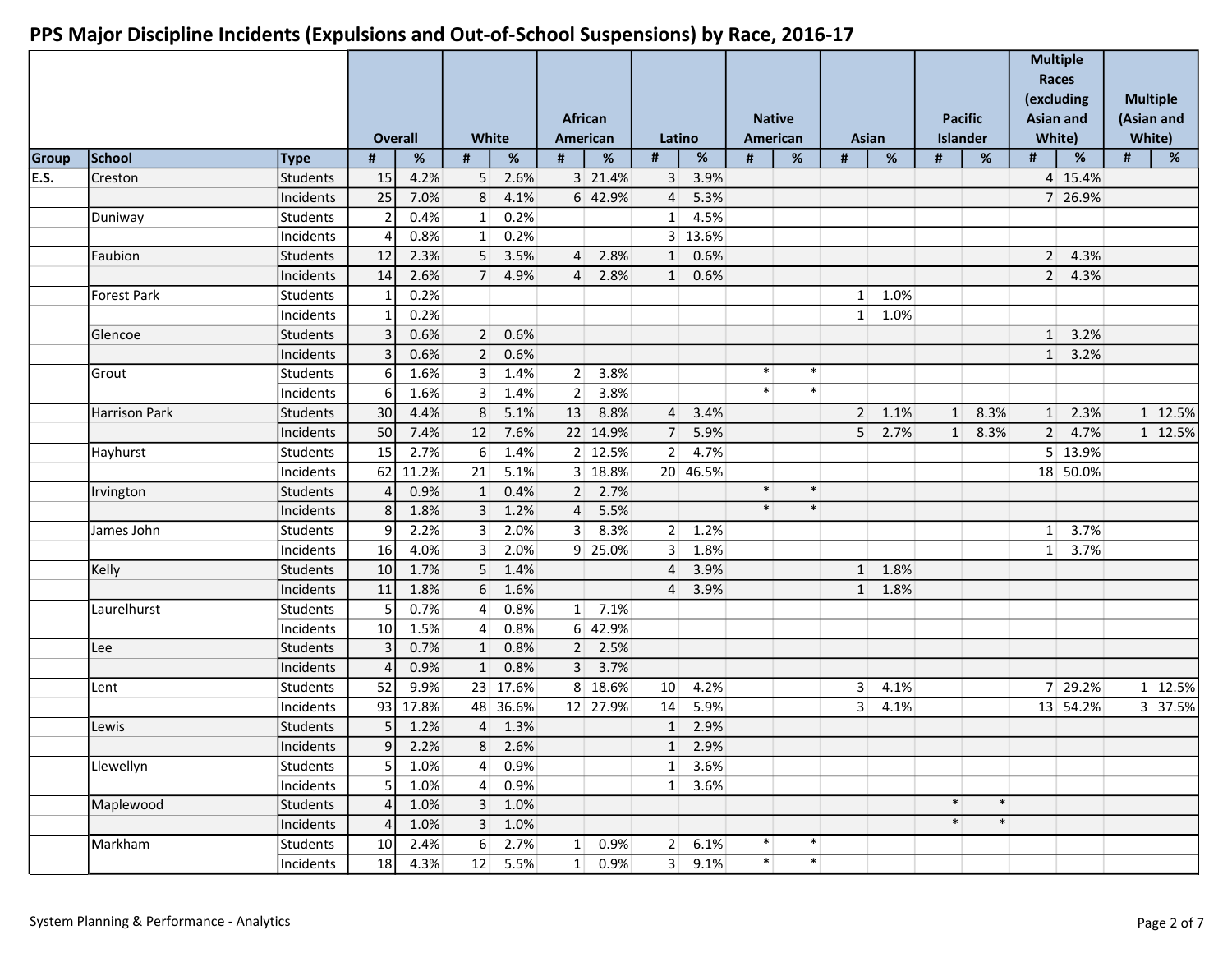|       |                         |           |                 |                        | White          |                | African        | American        |                 |                 |        | <b>Native</b><br>American |   | Asian |        | <b>Pacific</b><br>Islander |                 | <b>Multiple</b><br>Races<br>(excluding<br><b>Asian and</b> |              | <b>Multiple</b><br>(Asian and<br>White) |
|-------|-------------------------|-----------|-----------------|------------------------|----------------|----------------|----------------|-----------------|-----------------|-----------------|--------|---------------------------|---|-------|--------|----------------------------|-----------------|------------------------------------------------------------|--------------|-----------------------------------------|
| Group | School                  | Type      | #               | <b>Overall</b><br>$\%$ | #              | $\%$           | #              | %               | Latino<br>#     | $\%$            | #      | $\%$                      | # | $\%$  | #      | $\%$                       | #               | White)<br>%                                                | #            | $\%$                                    |
| E.S.  | Marysville              | Students  | 10              | 2.6%                   | 3 <sup>1</sup> | 2.3%           | 2 <sup>1</sup> | 4.2%            | 2               | 2.9%            | $\ast$ | $\ast$                    |   |       |        |                            |                 | 2 15.4%                                                    |              |                                         |
|       |                         | Incidents | 15              | 3.9%                   | 7              | 5.3%           | 3 <sup>1</sup> | 6.3%            | 2               | 2.9%            | $\ast$ | $\ast$                    |   |       |        |                            |                 | 2 15.4%                                                    |              |                                         |
|       | MLK Jr                  | Students  | 17              | 4.4%                   |                |                | 11             | 7.0%            | 2 <sup>1</sup>  | 1.8%            |        |                           |   |       | $\ast$ | $\ast$                     |                 | $3 \mid 7.1\%$                                             |              |                                         |
|       |                         | Incidents | 25              | 6.5%                   |                |                |                | 16 10.2%        | 3 <sup>1</sup>  | 2.7%            |        |                           |   |       | $\ast$ | $\ast$                     |                 | 5 11.9%                                                    |              |                                         |
|       | Peninsula               | Students  |                 | 1.5%                   |                | $2 \mid 1.8\%$ | 1              | 2.3%            |                 |                 |        |                           |   |       |        |                            |                 | 1 4.0%                                                     |              |                                         |
|       |                         | Incidents |                 | 2.6%                   | 2              | 1.8%           | $\overline{4}$ | 9.1%            |                 |                 |        |                           |   |       |        |                            | 1               | 4.0%                                                       |              |                                         |
|       | Richmond                | Students  |                 |                        |                |                |                |                 |                 |                 |        |                           |   |       |        |                            |                 |                                                            |              |                                         |
|       |                         | Incidents |                 |                        |                |                |                |                 |                 |                 |        |                           |   |       |        |                            |                 |                                                            |              |                                         |
|       | Rieke                   | Students  | 3               | 0.7%                   | 3 <sup>1</sup> | 0.9%           |                |                 |                 |                 |        |                           |   |       |        |                            |                 |                                                            |              |                                         |
|       |                         | Incidents | 3               | 0.7%                   | 3 <sup>1</sup> | 0.9%           |                |                 |                 |                 |        |                           |   |       |        |                            |                 |                                                            |              |                                         |
|       | Rigler                  | Students  | 19              | 4.0%                   | $\overline{4}$ | 4.1%           | $6 \mid$       | 9.4%            | 5 <sup>1</sup>  | 1.9%            |        |                           |   |       |        |                            |                 | 4 17.4%                                                    |              |                                         |
|       |                         | Incidents |                 | 54 11.4%               | 7              | 7.1%           |                | 21 32.8%        | 11              | 4.2%            |        |                           |   |       |        |                            |                 | 15 65.2%                                                   |              |                                         |
|       | Rosa Parks              | Students  | 10 <sup>1</sup> | 3.4%                   | 1              | 2.5%           | $6 \mid$       | 4.3%            | 2 <sup>1</sup>  | 2.7%            |        |                           |   |       |        |                            | 1               | 3.0%                                                       |              |                                         |
|       |                         | Incidents |                 | 30   10.1%             | 1              | 2.5%           |                | 23 16.5%        | $\overline{4}$  | 5.5%            |        |                           |   |       |        |                            | 2 <sup>1</sup>  | 6.1%                                                       |              |                                         |
|       | Roseway Heights         | Students  | 9               | 1.4%                   | 1              | 0.3%           | 3 <sup>1</sup> | 9.7%            |                 |                 |        |                           |   |       |        |                            | $\vert 4 \vert$ | 7.3%                                                       | $\mathbf{1}$ | 4.8%                                    |
|       |                         | Incidents | 14              | 2.2%                   | 1              | 0.3%           |                | $5 \mid 16.1\%$ |                 |                 |        |                           |   |       |        |                            |                 | 7 12.7%                                                    |              | 4.8%<br>$\mathbf{1}$                    |
|       | Sabin                   | Students  |                 |                        |                |                |                |                 |                 |                 |        |                           |   |       |        |                            |                 |                                                            |              |                                         |
|       |                         | Incidents |                 |                        |                |                |                |                 |                 |                 |        |                           |   |       |        |                            |                 |                                                            |              |                                         |
|       | Scott                   | Students  | 16              | 3.1%                   | 3 <sup>1</sup> | 2.2%           |                | $5$ 7.6%        | 7 <sup>1</sup>  | 2.8%            |        | 1 16.7%                   |   |       |        |                            |                 |                                                            |              |                                         |
|       |                         | Incidents | 28              | 5.5%                   | 8 <sup>1</sup> | 5.9%           |                | 9 13.6%         | 8 <sup>1</sup>  | 3.2%            |        | 3 50.0%                   |   |       |        |                            |                 |                                                            |              |                                         |
|       | Sitton                  | Students  | 19              | 4.7%                   | 2 <sup>1</sup> | 2.0%           | $\overline{4}$ | 6.2%            | 7 <sup>1</sup>  | 4.6%            |        |                           |   |       |        |                            |                 | 6 10.9%                                                    |              |                                         |
|       |                         | Incidents | 41              | 10.2%                  | 6 <sup>1</sup> | 6.1%           | $6 \mid$       | 9.2%            | 10 <sup>1</sup> | 6.6%            |        |                           |   |       |        |                            |                 | 19 34.5%                                                   |              |                                         |
|       | Skyline                 | Students  |                 | 0.7%                   | 2              | 0.9%           |                |                 |                 |                 |        |                           |   |       |        |                            |                 |                                                            |              |                                         |
|       |                         | Incidents |                 | 2.3%                   | 7 <sup>1</sup> | 3.2%           |                |                 |                 |                 |        |                           |   |       |        |                            |                 |                                                            |              |                                         |
|       | Stephenson              | Students  |                 | 0.6%                   | 1              | 0.4%           |                |                 | $1\vert$        | 4.5%            |        |                           |   |       |        |                            |                 |                                                            |              |                                         |
|       |                         | Incidents |                 | 0.6%                   | 1              | 0.4%           |                |                 | $1\vert$        | 4.5%            |        |                           |   |       |        |                            |                 |                                                            |              |                                         |
|       | Sunnyside Environmental | Students  | 12              | 2.0%                   | 9 <sup>1</sup> | 1.9%           |                | 1 12.5%         | $1\vert$        | 2.3%            |        |                           |   |       |        |                            | $1\vert$        | 2.6%                                                       |              |                                         |
|       |                         | Incidents | 14              | 2.3%                   |                | 11 2.4%        |                | 1 12.5%         | $1 \vert$       | 2.3%            |        |                           |   |       |        |                            | $1\vert$        | 2.6%                                                       |              |                                         |
|       | Vernon                  | Students  | $\overline{7}$  | 1.5%                   | 2              | 0.8%           |                | 3 2.8%          |                 |                 |        |                           |   |       |        |                            |                 | $2 \quad 5.3\%$                                            |              |                                         |
|       |                         | Incidents | 10              | 2.1%                   |                | $3\quad 1.3\%$ |                | 3 2.8%          |                 |                 |        |                           |   |       |        |                            |                 | 4 10.5%                                                    |              |                                         |
|       | Vestal                  | Students  |                 | 53 13.9%               |                | 22 13.1%       |                | 21 31.8%        |                 | 6 9.8%          |        |                           |   |       |        |                            |                 | 4 14.3%                                                    |              |                                         |
|       |                         | Incidents |                 | 93 24.4%               |                | 44 26.2%       |                | 34 51.5%        |                 | 11 18.0%        |        |                           |   |       |        |                            |                 | $4 \mid 14.3\%$                                            |              |                                         |
|       | Whitman                 | Students  |                 | $7 \mid 2.4\%$         |                | 4 3.7%         |                |                 |                 | $1 \quad 1.2\%$ |        |                           |   |       |        |                            |                 | 2 10.5%                                                    |              |                                         |
|       |                         | Incidents | 15              | 5.2%                   |                | 11 10.2%       |                |                 |                 | $1 \quad 1.2\%$ |        |                           |   |       |        |                            |                 | 3 15.8%                                                    |              |                                         |
|       | Winterhaven             | Students  |                 |                        |                |                |                |                 |                 |                 |        |                           |   |       |        |                            |                 |                                                            |              |                                         |
|       |                         | Incidents |                 |                        |                |                |                |                 |                 |                 |        |                           |   |       |        |                            |                 |                                                            |              |                                         |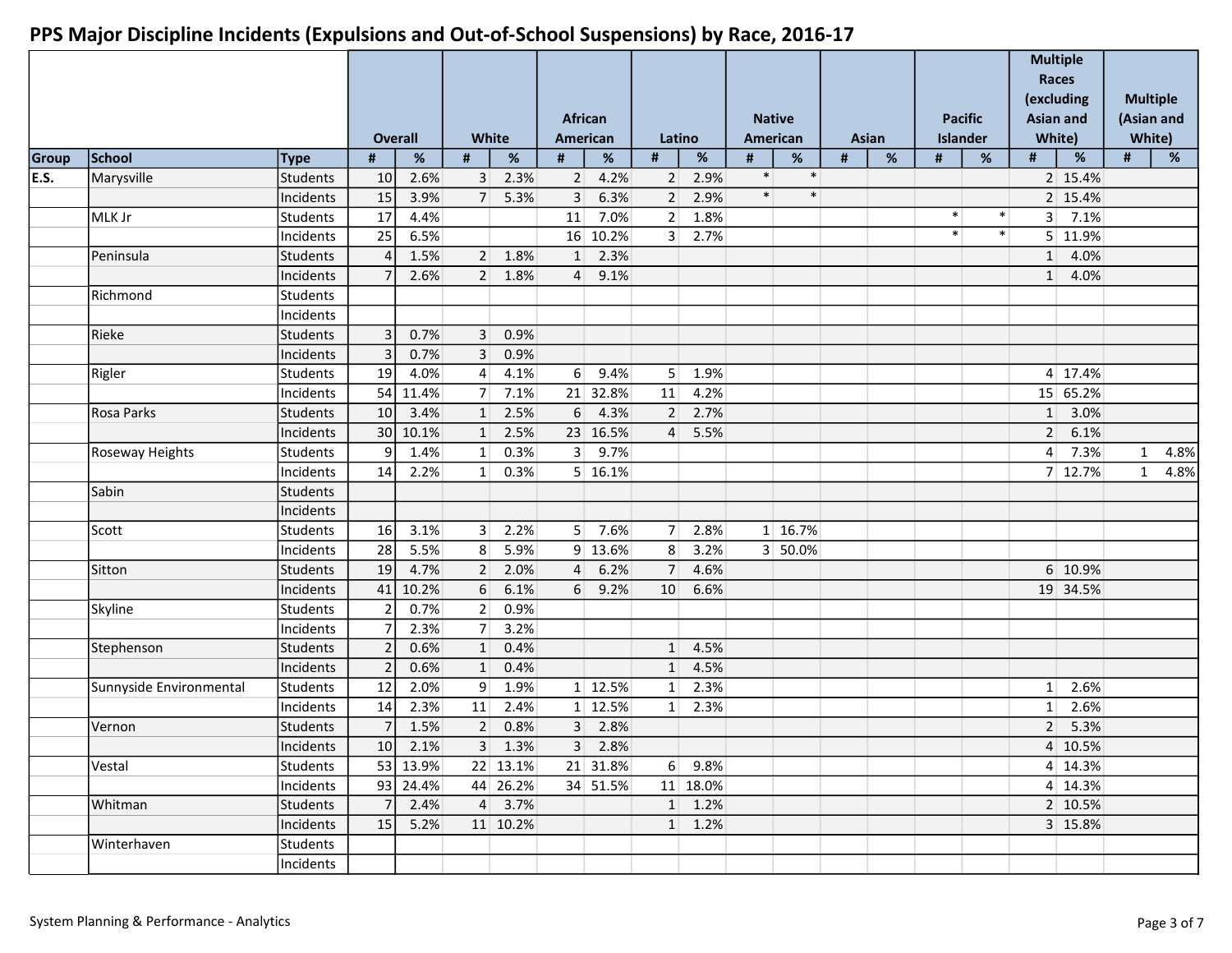|       |                     |                 |                         | <b>Overall</b> | <b>White</b>     |          |                  | <b>African</b><br><b>American</b> | Latino                    |          |                | <b>Native</b><br><b>American</b> | <b>Asian</b>   |      |                | <b>Pacific</b><br><b>Islander</b> | Races<br><b>Asian and</b> | <b>Multiple</b><br>(excluding<br>White) | White)          | <b>Multiple</b><br>(Asian and |
|-------|---------------------|-----------------|-------------------------|----------------|------------------|----------|------------------|-----------------------------------|---------------------------|----------|----------------|----------------------------------|----------------|------|----------------|-----------------------------------|---------------------------|-----------------------------------------|-----------------|-------------------------------|
| Group | School              | <b>Type</b>     | #                       | $\%$           | #                | $\%$     | $\#$             | $\%$                              | #                         | %        | $\#$           | %                                | #              | %    | #              | %                                 | #                         | %                                       | #               | $\%$                          |
| E.S.  | Woodlawn            | <b>Students</b> | 9                       | 2.6%           | 1                | 1.2%     | 7 <sup>1</sup>   | 5.0%                              |                           |          |                |                                  |                |      |                |                                   | $1\vert$                  | 4.2%                                    |                 |                               |
|       |                     | Incidents       | 11                      | 3.2%           | $1\vert$         | 1.2%     | $\overline{9}$   | 6.4%                              |                           |          |                |                                  |                |      |                |                                   | 1                         | 4.2%                                    |                 |                               |
|       | Woodmere            | Students        | 8                       | 2.6%           | $\overline{4}$   | 4.2%     | 2                | 7.1%                              | $1\vert$                  | 1.3%     |                |                                  |                |      |                |                                   |                           |                                         |                 | 1 11.1%                       |
|       |                     | Incidents       | 18                      | 5.9%           | $\vert 4 \vert$  | 4.2%     |                  | 7 25.0%                           | 6 <sup>1</sup>            | 8.0%     |                |                                  |                |      |                |                                   |                           |                                         |                 | 1 11.1%                       |
|       | Woodstock           | <b>Students</b> | 5                       | 0.9%           | 5 <sup>1</sup>   | 1.9%     |                  |                                   |                           |          |                |                                  |                |      |                |                                   |                           |                                         |                 |                               |
|       |                     | Incidents       | 22                      | 4.2%           | 22               | 8.2%     |                  |                                   |                           |          |                |                                  |                |      |                |                                   |                           |                                         |                 |                               |
|       | <b>Total</b>        | <b>Students</b> | 588                     | 2.2%           | 218              | 1.5%     | 170              | 6.5%                              | 102                       | 2.3%     | 7 <sup>1</sup> | 4.2%                             | 9 <sup>°</sup> | 0.5% | $\overline{4}$ | 2.0%                              | 72                        | 4.7%                                    | 6               | 0.6%                          |
|       |                     | Incidents       | 1102                    | 4.1%           | 422              | 2.9%     |                  | 314 12.0%                         | $\overline{\mathbf{175}}$ | 3.9%     | 12             | 7.3%                             | 14             | 0.8% | $\overline{4}$ | 2.0%                              | $\boxed{151}$             | 9.8%                                    | 10 <sup>°</sup> | 0.9%                          |
| M.S.  | Beaumont            | <b>Students</b> | 14                      | 2.5%           | 3 <sup>1</sup>   | 0.9%     | $6 \overline{6}$ | 9.7%                              | $\overline{3}$            | 2.5%     |                |                                  |                |      |                |                                   | 2 <sup>1</sup>            | 6.9%                                    |                 |                               |
|       |                     | Incidents       | 21                      | 3.7%           | $6 \overline{6}$ | 1.8%     |                  | 7 11.3%                           | 5 <sup>1</sup>            | 4.2%     |                |                                  |                |      |                |                                   |                           | 3 10.3%                                 |                 |                               |
|       | da Vinci            | Students        | $\overline{\mathbf{3}}$ | 0.7%           | 3 <sup>1</sup>   | 0.9%     |                  |                                   |                           |          |                |                                  |                |      |                |                                   |                           |                                         |                 |                               |
|       |                     | Incidents       | 4                       | 0.9%           | $\overline{4}$   | 1.2%     |                  |                                   |                           |          |                |                                  |                |      |                |                                   |                           |                                         |                 |                               |
|       | George              | <b>Students</b> | 35                      | 9.7%           | $\overline{4}$   | 5.1%     |                  | 17 19.3%                          | 9                         | 6.6%     |                |                                  |                |      |                |                                   |                           | 5 17.2%                                 |                 |                               |
|       |                     | Incidents       | 53                      | 14.7%          |                  | 9 11.4%  |                  | 25 28.4%                          | 12                        | 8.8%     |                |                                  |                |      |                |                                   |                           | 7 24.1%                                 |                 |                               |
|       | Gray                | Students        | 14                      | 2.6%           | 10               | 2.4%     |                  |                                   | 1 <sup>1</sup>            | 2.5%     | $\ast$         | $\ast$                           |                |      |                |                                   | 1 <sup>1</sup>            | 3.1%                                    | $\mathbf{1}$    | 3.3%                          |
|       |                     | Incidents       | 19                      | 3.5%           | 13               | 3.1%     |                  |                                   | 1 <sup>1</sup>            | 2.5%     | $\ast$         | $\ast$                           |                |      |                |                                   | 3 <sup>1</sup>            | 9.4%                                    | $\mathbf{1}$    | 3.3%                          |
|       | Hosford             | Students        | 28                      | 4.4%           | 21               | 5.4%     | 1                | 5.6%                              | $\overline{3}$            | 5.8%     |                |                                  |                |      |                |                                   | 1                         | 3.2%                                    | $\overline{2}$  | 4.7%                          |
|       |                     | Incidents       | 44                      | 7.0%           | 36               | 9.3%     | 1                | 5.6%                              | $\overline{4}$            | 7.7%     |                |                                  |                |      |                |                                   | 1                         | 3.2%                                    | $\overline{2}$  | 4.7%                          |
|       | Jackson             | <b>Students</b> | 9                       | 1.5%           | $\vert 4 \vert$  | 1.0%     | 3 <sup>1</sup>   | 5.9%                              | $1\vert$                  | 2.1%     |                |                                  |                |      |                |                                   | $1\vert$                  | 2.4%                                    |                 |                               |
|       |                     | Incidents       | 10 <sup>1</sup>         | 1.7%           | $\vert$          | 1.0%     | $\overline{4}$   | 7.8%                              | $1\vert$                  | 2.1%     |                |                                  |                |      |                |                                   | $1\vert$                  | 2.4%                                    |                 |                               |
|       | Lane                | Students        | 28                      | 6.3%           | 11               | 6.8%     | $\overline{3}$   | 8.3%                              | $\overline{9}$            | 7.4%     |                |                                  |                |      |                | 1 11.1%                           |                           | 4 11.8%                                 |                 |                               |
|       |                     | Incidents       | 52                      | 11.7%          |                  | 21 13.0% |                  | 7 19.4%                           |                           | 14 11.5% |                |                                  |                |      |                | 1 11.1%                           |                           | 9 26.5%                                 |                 |                               |
|       | Mt Tabor            | <b>Students</b> | 6                       | 0.8%           | $\overline{4}$   | 0.9%     | 1 <sup>1</sup>   | 5.9%                              | $1\vert$                  | 1.0%     |                |                                  |                |      |                |                                   |                           |                                         |                 |                               |
|       |                     | Incidents       | 6                       | 0.8%           | $\overline{4}$   | 0.9%     | $1\vert$         | 5.9%                              | 1                         | 1.0%     |                |                                  |                |      |                |                                   |                           |                                         |                 |                               |
|       | <b>Ockley Green</b> | Students        | 38                      | 6.1%           | 9 <sup>1</sup>   | 3.6%     |                  | 14 11.8%                          | 7 <sup>1</sup>            | 4.9%     |                |                                  |                |      | $1\vert$       | 3.7%                              |                           | 7 17.1%                                 |                 |                               |
|       |                     | Incidents       | 61                      | 9.7%           | 11               | 4.4%     |                  | 29 24.4%                          | 11                        | 7.7%     |                |                                  |                |      | 1              | 3.7%                              |                           | 9 22.0%                                 |                 |                               |
|       | Sellwood            | <b>Students</b> | 8                       | 1.4%           | 7 <sup>1</sup>   | 1.5%     |                  |                                   | 1 <sup>1</sup>            | 2.1%     |                |                                  |                |      |                |                                   |                           |                                         |                 |                               |
|       |                     | Incidents       | 9                       | 1.5%           | 8 <sup>1</sup>   | 1.8%     |                  |                                   | 1 <sup>1</sup>            | 2.1%     |                |                                  |                |      |                |                                   |                           |                                         |                 |                               |
|       | West Sylvan         | Students        | $\boldsymbol{6}$        | 0.7%           | 3 <sup>1</sup>   | 0.5%     |                  |                                   | 2 <sup>1</sup>            | 2.1%     |                |                                  |                |      |                |                                   | $1\vert$                  | 2.9%                                    |                 |                               |
|       |                     | Incidents       | 8                       | 0.9%           | 5 <sup>1</sup>   | 0.8%     |                  |                                   | 2 <sup>1</sup>            | 2.1%     |                |                                  |                |      |                |                                   | $1\vert$                  | 2.9%                                    |                 |                               |
|       | <b>Total</b>        | <b>Students</b> | 188                     | 2.9%           | 78               | 2.0%     |                  | 45 10.2%                          | 37                        | 3.9%     | $1\vert$       | 2.7%                             |                |      | 2 <sup>1</sup> | 3.2%                              | 22                        | 5.9%                                    |                 | $3 - 1.1\%$                   |
|       |                     | Incidents       | 287                     | 4.4%           | $121$            | 3.1%     |                  | 74 16.8%                          | 52                        | 5.5%     | 1              | 2.7%                             |                |      | 2 <sup>1</sup> | 3.2%                              | 34                        | 9.1%                                    |                 | $3 - 1.1\%$                   |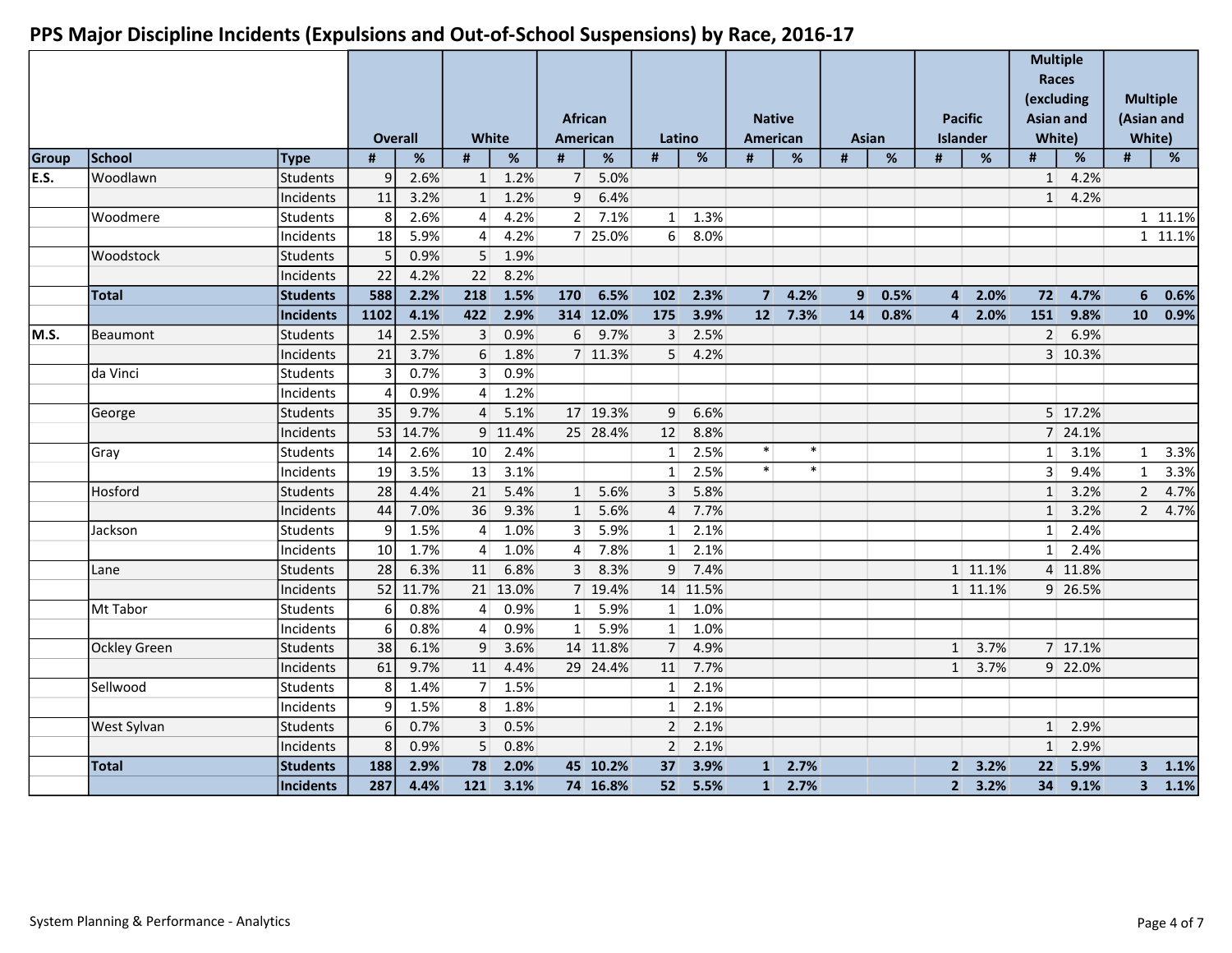|       |                                          |                 |                |       |                |                |                | <b>African</b> |                |          |                | <b>Native</b>    |                |                  | <b>Pacific</b>  |         | <b>Multiple</b><br>Races<br>(excluding<br><b>Asian and</b> |         |                | <b>Multiple</b><br>(Asian and |
|-------|------------------------------------------|-----------------|----------------|-------|----------------|----------------|----------------|----------------|----------------|----------|----------------|------------------|----------------|------------------|-----------------|---------|------------------------------------------------------------|---------|----------------|-------------------------------|
|       |                                          |                 | <b>Overall</b> |       | <b>White</b>   |                |                | American       | Latino         |          |                | American         | Asian          |                  | <b>Islander</b> |         | White)                                                     |         |                | White)                        |
| Group | School                                   | Type            | #              | %     | $\#$           | $\%$           | #              | $\%$           | $\#$           | $\%$     | $\#$           | %                | $\#$           | %                | #               | %       | $\#$                                                       | %       | $\#$           | $\%$                          |
| H.S.  | Benson                                   | Students        | 21             | 2.1%  | 8 <sup>1</sup> | 2.3%           | 7 <sup>1</sup> | 4.1%           | 2 <sup>2</sup> | 0.8%     |                |                  |                |                  |                 |         | $\overline{4}$                                             | 5.6%    |                |                               |
|       |                                          | Incidents       | 24             | 2.4%  | 10             | 2.8%           | 8              | 4.7%           | 2              | 0.8%     |                |                  |                |                  |                 |         | $\overline{4}$                                             | 5.6%    |                |                               |
|       | Cleveland                                | Students        | 21             | 1.3%  | 15             | 1.3%           | 3 <sup>1</sup> | 6.7%           | 2 <sup>1</sup> | 1.3%     |                |                  |                |                  |                 |         |                                                            |         | $\mathbf{1}$   | 1.7%                          |
|       |                                          | Incidents       | 28             | 1.7%  | 18             | 1.6%           |                | $5$ 11.1%      | 2 <sup>1</sup> | 1.3%     |                |                  |                |                  |                 |         |                                                            |         | $\overline{3}$ | 5.0%                          |
|       | Franklin                                 | Students        | 43             | 2.7%  | 8 <sup>1</sup> | 1.1%           |                | 15 16.3%       | 13             | 3.6%     |                |                  | $\overline{4}$ | 1.5%             |                 |         | $\overline{3}$                                             | 4.3%    |                |                               |
|       |                                          | Incidents       | 59             | 3.7%  | 10             | 1.3%           |                | 23 25.0%       | 18             | 5.0%     |                |                  | $\overline{4}$ | 1.5%             |                 |         | 4                                                          | 5.7%    |                |                               |
|       | Grant                                    | Students        | 28             | 1.9%  | 16             | 1.6%           | 7 <sup>1</sup> | 5.8%           | 2 <sup>1</sup> | 2.0%     |                |                  | 1 <sup>1</sup> | 1.4%             |                 |         | 2 <sup>1</sup>                                             | 2.1%    |                |                               |
|       |                                          | Incidents       | 30             | 2.0%  | 16             | 1.6%           | 8 <sup>1</sup> | 6.6%           | 2 <sup>1</sup> | 2.0%     |                |                  | 2 <sup>1</sup> | 2.9%             |                 |         | 2 <sup>1</sup>                                             | 2.1%    |                |                               |
|       | Jefferson                                | Students        | 48             | 8.1%  | 5 <sup>1</sup> | 3.3%           |                | 31 11.7%       |                | 9 10.0%  |                |                  |                |                  | $1\vert$        | 6.7%    | 2                                                          | 4.2%    |                |                               |
|       |                                          | Incidents       | 61             | 10.3% | 5 <sup>1</sup> | 3.3%           |                | 42 15.9%       |                | 11 12.2% |                |                  |                |                  | 1               | 6.7%    | $\overline{2}$                                             | 4.2%    |                |                               |
|       | Lincoln                                  | Students        | 13             | 0.8%  | 7 <sup>1</sup> | 0.6%           |                |                | 2 <sup>1</sup> | 1.4%     | $\ast$         | $\ast$           |                |                  | $\ast$          | $\ast$  | 2 <sup>1</sup>                                             | 3.3%    |                |                               |
|       |                                          | Incidents       | 15             | 0.9%  | 7 <sup>1</sup> | 0.6%           |                |                | 2 <sup>1</sup> | 1.4%     | $\ast$         | $\ast$           |                |                  | $\ast$          | $\ast$  | 3 <sup>1</sup>                                             | 5.0%    |                |                               |
|       | Madison                                  | <b>Students</b> | 44             | 4.1%  | 9              | 2.5%           |                | 18 10.3%       | 8              | 3.1%     |                |                  | $\overline{4}$ | 2.7%             | 2 <sup>1</sup>  | 9.5%    | 3 <sup>1</sup>                                             | 3.3%    |                |                               |
|       |                                          | Incidents       | 62             | 5.8%  | 15             | 4.2%           |                | 26 14.9%       | $\overline{9}$ | 3.4%     |                |                  | 5 <sup>1</sup> | 3.4%             |                 | 4 19.0% | $\overline{3}$                                             | 3.3%    |                |                               |
|       | Roosevelt                                | Students        | 45             | 5.1%  | 15             | 6.0%           | 11             | 7.1%           | 15             | 4.4%     |                |                  |                |                  | 2 <sup>1</sup>  | 9.1%    | 2 <sup>1</sup>                                             | 4.3%    |                |                               |
|       |                                          | Incidents       | 63             | 7.2%  | 20             | 8.0%           |                | 18 11.7%       | 21             | 6.1%     |                |                  |                |                  | 2 <sup>1</sup>  | 9.1%    | 2 <sup>1</sup>                                             | 4.3%    |                |                               |
|       | Wilson                                   | Students        | 38             | 2.7%  | 24             | 2.3%           | 6              | 7.5%           | 7 <sup>1</sup> | 6.2%     |                |                  | 1              | 2.1%             |                 |         |                                                            |         |                |                               |
|       |                                          | Incidents       | 52             | 3.7%  | 33             | 3.1%           | 7 <sup>1</sup> | 8.8%           | 11             | 9.7%     |                |                  | $1\vert$       | 2.1%             |                 |         |                                                            |         |                |                               |
|       | <b>Total</b>                             | Students        | 301            | 2.7%  | 107            | 1.7%           | 98             | 8.6%           | 60             | 3.3%     | $\mathbf{1}$   | 1.4%             | 10             | 1.0%             | 6               | 5.9%    | 18                                                         | 3.0%    | $\mathbf{1}$   | 0.3%                          |
|       |                                          | Incidents       | 394            | 3.5%  | 134            | 2.1%           |                | 137 12.1%      | 78             | 4.3%     | 2 <sup>1</sup> | 2.8%             |                | $12 \quad 1.2\%$ | 8 <sup>1</sup>  | 7.9%    | 20 <sup>1</sup>                                            | 3.3%    | 3 <sup>1</sup> | 0.8%                          |
| Alt.  | <b>ACCESS</b>                            | Students        | $\overline{2}$ | 0.6%  | 1              | 0.4%           |                |                | $1\vert$       | 4.5%     |                |                  |                |                  |                 |         |                                                            |         |                |                               |
|       |                                          | Incidents       |                | 0.6%  | 1              | 0.4%           |                |                | 1              | 4.5%     |                |                  |                |                  |                 |         |                                                            |         |                |                               |
|       | Alliance **                              | Students        | 34             | 17.1% |                | 11 13.4%       |                | 9 22.5%        |                | 6 14.3%  |                | $1 \vert 16.7\%$ |                |                  | $\ast$          | $\ast$  |                                                            | 5 25.0% |                |                               |
|       |                                          | Incidents       | 56             | 28.1% |                | 14 17.1%       |                | 17 42.5%       |                | 10 23.8% |                | 4 66.7%          |                |                  | $\ast$          | $\ast$  |                                                            | 7 35.0% |                |                               |
|       | Metro. Learning Center                   | Students        | 6              | 1.4%  | 6 <sup>1</sup> | 1.8%           |                |                |                |          |                |                  |                |                  |                 |         |                                                            |         |                |                               |
|       |                                          | Incidents       |                | 1.6%  |                | $7\quad 2.1\%$ |                |                |                |          |                |                  |                |                  |                 |         |                                                            |         |                |                               |
|       | Portland International Scholars Students |                 |                | 3.6%  |                |                |                |                | $1\vert$       | 7.7%     |                |                  |                |                  |                 |         |                                                            |         |                |                               |
|       |                                          | Incidents       | $\mathbf{1}$   | 3.6%  |                |                |                |                | $1\vert$       | 7.7%     |                |                  |                |                  |                 |         |                                                            |         |                |                               |
|       | <b>Total</b>                             | Students        | 43             | 4.3%  | <b>18</b>      | 2.7%           |                | 9 14.3%        | 8 <sup>1</sup> | 6.9%     |                | 1 14.3%          |                |                  | $\ast$          | $\ast$  |                                                            | 5 9.4%  |                |                               |
|       |                                          | Incidents       | 66             | 6.6%  |                | 22 3.3%        |                | 17 27.0%       |                | 12 10.3% |                | 4 57.1%          |                |                  | $\star$         | $\ast$  |                                                            | 7 13.2% |                |                               |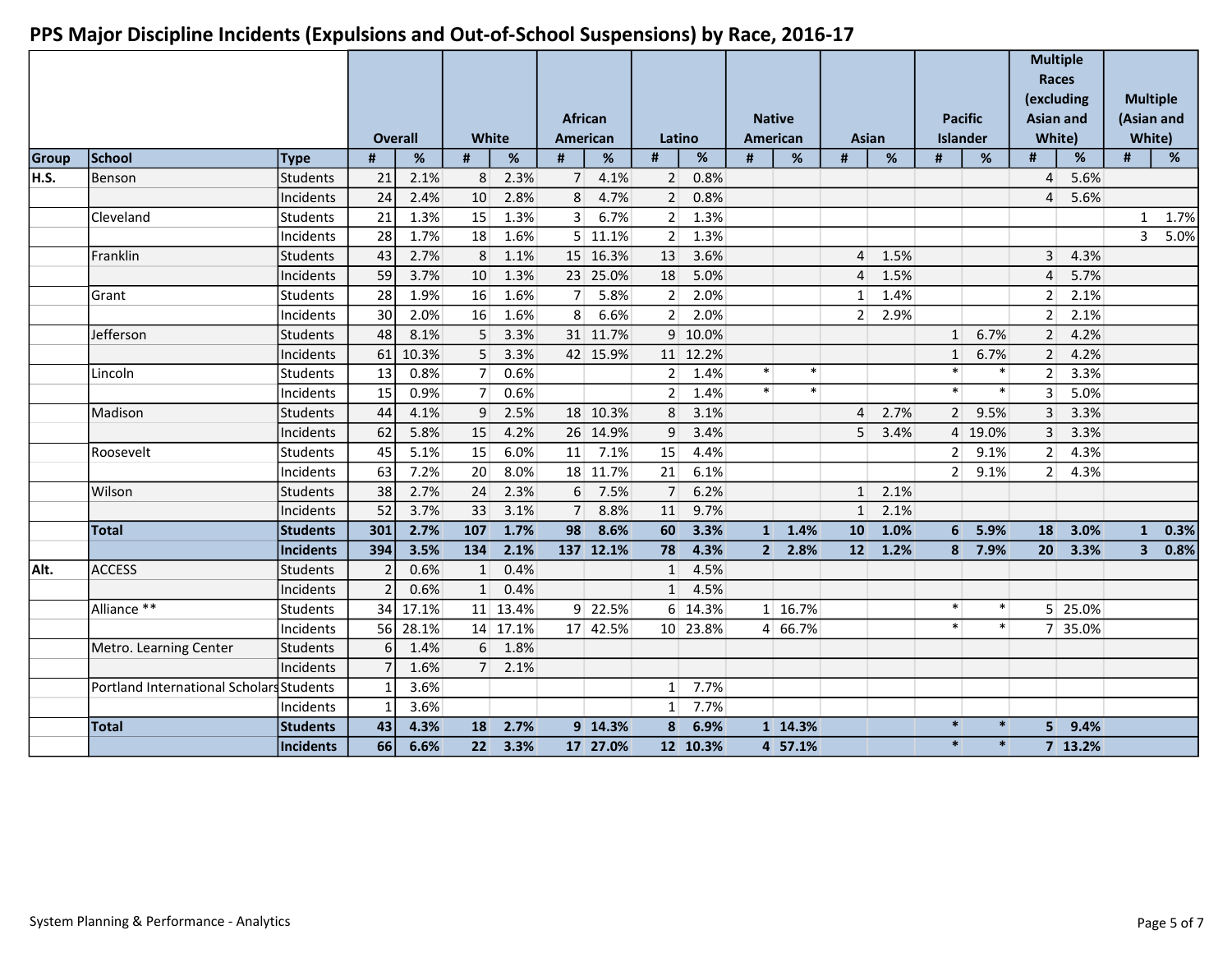|            |                                   |                 |             | <b>Overall</b> |      | White    |                | <b>African</b><br><b>American</b> | Latino |          |        | <b>Native</b><br>American |      | Asian            |   | <b>Pacific</b><br><b>Islander</b> |        | <b>Multiple</b><br><b>Races</b><br>(excluding<br><b>Asian and</b><br>White) | <b>Multiple</b><br>(Asian and<br>White) |                          |
|------------|-----------------------------------|-----------------|-------------|----------------|------|----------|----------------|-----------------------------------|--------|----------|--------|---------------------------|------|------------------|---|-----------------------------------|--------|-----------------------------------------------------------------------------|-----------------------------------------|--------------------------|
| Group      | School                            | Type            | $\#$        | %              | $\#$ | %        | $\#$           | %                                 | $\#$   | %        | $\#$   | %                         | $\#$ | %                | # | %                                 | #      | %                                                                           | #                                       | $\%$                     |
| <b>CBO</b> | Mt Scott Park Learning Ctr        | lStudents       | 51          | 32.1%          |      | 25 25.8% |                | 7 36.8%                           |        | 11 39.3% |        |                           |      | $\ast$<br>$\ast$ |   |                                   |        | 6 85.7%                                                                     | $\ast$                                  | $\ast$                   |
|            |                                   | Incidents       | 75          | 47.2%          |      | 35 36.1% |                | 12 63.2%                          |        | 18 64.3% |        |                           |      | $\ast$<br>$\ast$ |   |                                   | $\ast$ | $\ast$                                                                      | $\ast$                                  | $\ast$                   |
|            | <b>NAYA Early College Academy</b> | Students        |             | 11.9%          |      |          | 1              | 7.1%                              |        | 4 25.0%  |        |                           |      |                  |   |                                   |        | 2 28.6%                                                                     |                                         |                          |
|            |                                   | Incidents       | 8           | 13.6%          |      |          | $1\vert$       | 7.1%                              |        | 4 25.0%  |        |                           |      |                  |   |                                   |        | 3 42.9%                                                                     |                                         |                          |
|            | Open School North                 | Students        |             |                |      |          |                |                                   |        |          |        |                           |      |                  |   |                                   |        |                                                                             |                                         |                          |
|            |                                   | Incidents       |             |                |      |          |                |                                   |        |          |        |                           |      |                  |   |                                   |        |                                                                             |                                         |                          |
|            | <b>Rosemary Anderson</b>          | lStudents       |             |                |      |          |                |                                   |        |          |        |                           |      |                  |   |                                   |        |                                                                             |                                         |                          |
|            |                                   | Incidents       |             |                |      |          |                |                                   |        |          |        |                           |      |                  |   |                                   |        |                                                                             |                                         |                          |
|            | <b>SE Works</b>                   | Students        |             |                |      |          |                |                                   |        |          |        |                           |      |                  |   |                                   |        |                                                                             |                                         |                          |
|            |                                   | Incidents       |             |                |      |          |                |                                   |        |          |        |                           |      |                  |   |                                   |        |                                                                             |                                         |                          |
|            | Youth Builders                    | lStudents       |             |                |      |          |                |                                   |        |          |        |                           |      |                  |   |                                   |        |                                                                             |                                         |                          |
|            |                                   | Incidents       |             |                |      |          |                |                                   |        |          |        |                           |      |                  |   |                                   |        |                                                                             |                                         |                          |
|            | Youth Progress Association        | lStudents       |             |                |      |          |                |                                   |        |          |        |                           |      |                  |   |                                   |        |                                                                             |                                         |                          |
|            |                                   | Incidents       |             |                |      |          |                |                                   |        |          |        |                           |      |                  |   |                                   |        |                                                                             |                                         |                          |
|            | <b>Total</b>                      | Students        |             | 58 10.3%       |      | 25 11.8% | 8 <sup>1</sup> | 6.0%                              |        | 15 11.5% |        |                           |      | 1 11.1%          |   |                                   |        | 8 15.4%                                                                     | $\ast$                                  | $\ast$                   |
|            |                                   | Incidents       |             | 83 14.7%       |      | 35 16.6% | 13             | 9.7%                              |        | 22 16.9% |        |                           |      | 1 11.1%          |   |                                   |        | 11 21.2%                                                                    | $\ast$                                  | $\ast$                   |
| Sp.Ed.     | <b>ICTC Humboldt</b>              | lStudents       |             |                |      |          |                |                                   |        |          |        |                           |      |                  |   |                                   |        |                                                                             |                                         |                          |
|            |                                   | Incidents       |             |                |      |          |                |                                   |        |          |        |                           |      |                  |   |                                   |        |                                                                             |                                         |                          |
|            | <b>CTC Northeast</b>              | lStudents       |             |                |      |          |                |                                   |        |          |        |                           |      |                  |   |                                   |        |                                                                             |                                         |                          |
|            |                                   | Incidents       |             |                |      |          |                |                                   |        |          |        |                           |      |                  |   |                                   |        |                                                                             |                                         |                          |
|            | <b>CTC Southeast</b>              | <b>Students</b> | $\mathbf 1$ | 2.1%           |      |          |                |                                   |        |          |        |                           |      |                  |   |                                   |        |                                                                             | $\ast$                                  | $\ast$                   |
|            |                                   | Incidents       |             | 2.1%           |      |          |                |                                   |        |          |        |                           |      |                  |   |                                   |        |                                                                             | $*$                                     | $\ast$                   |
|            | PPS Pioneer Programs **           | Students        |             | 43 32.6%       |      | 18 28.1% |                | 13 43.3%                          |        | 5 25.0%  | $\ast$ | $\ast$                    |      |                  |   |                                   |        | 6 40.0%                                                                     |                                         |                          |
|            |                                   | Incidents       | 59          | 44.7%          |      | 24 37.5% |                | 21 70.0%                          |        | 5 25.0%  | $\ast$ | $\ast$                    |      |                  |   |                                   |        | 8 53.3%                                                                     |                                         |                          |
|            | <b>Total</b>                      | <b>Students</b> |             | 44 18.4%       |      | 18 13.5% |                | 13 31.0%                          |        | 5 15.2%  |        | 1 16.7%                   |      |                  |   |                                   |        | 6 37.5%                                                                     | $\ast$                                  | $\overline{\phantom{a}}$ |
|            |                                   | Incidents       |             | $60$   25.1%   |      | 24 18.0% |                | 21 50.0%                          |        | 5 15.2%  |        | 1 16.7%                   |      |                  |   |                                   |        | 8 50.0%                                                                     | $\ast$                                  | $\overline{\phantom{a}}$ |